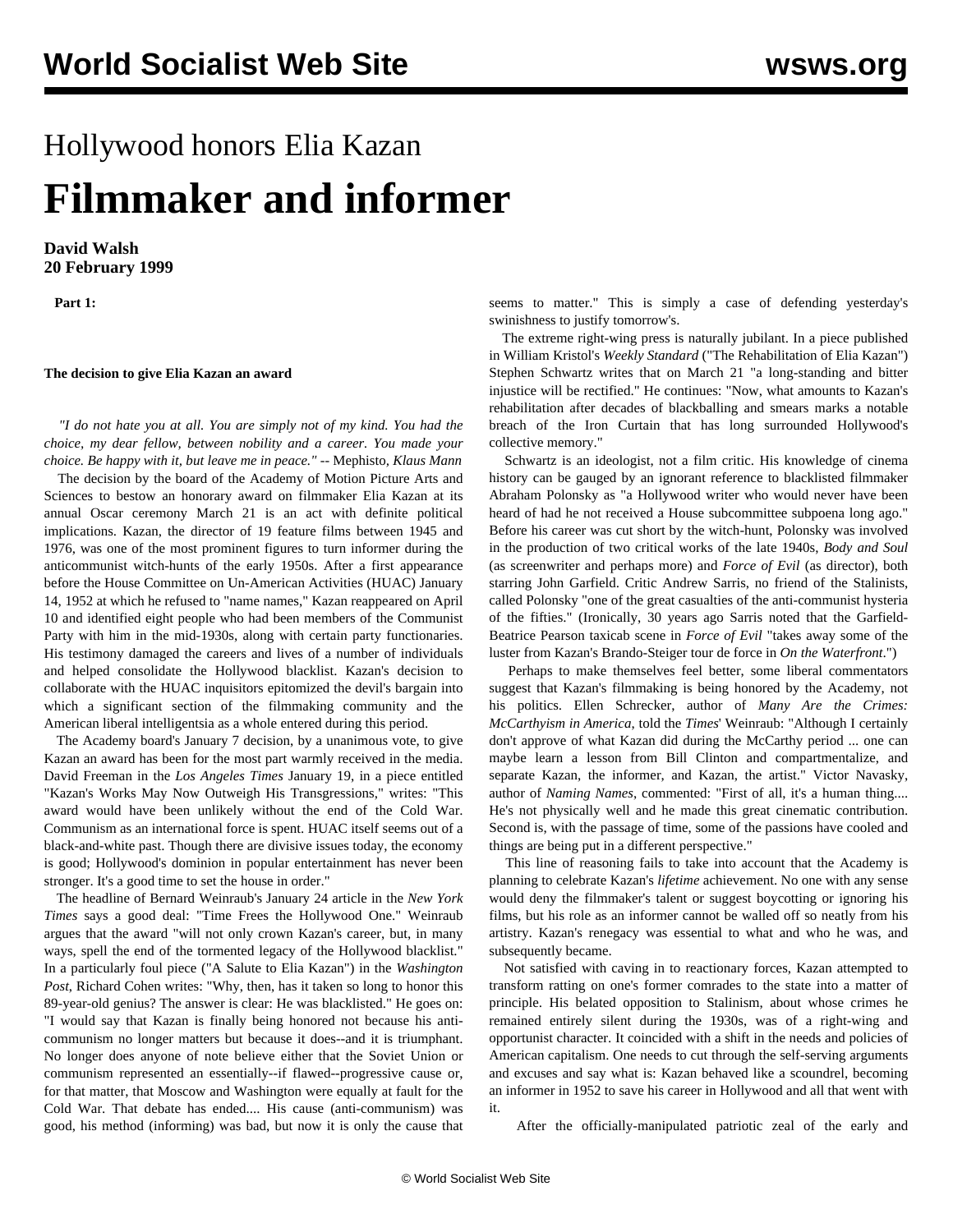mid-1950s had subsided somewhat, and Americans were permitted the luxury of reflecting on what had happened, Kazan and other informers became the objects of a natural and instinctive revulsion. Even many political opponents of those who had been blacklisted found it difficult to stomach such contemptible conduct. Kazan deservedly became something of a pariah. Time and a general rightward shift of various social layers have done a good deal over the last several decades to change the mood within Hollywood's upper echelons.

 Whatever the board members' conscious motives, their collective decision to honor Kazan is a means of absolving those who collaborated with and assisted HUAC and the McCarthyites. It is likewise an announcement by the film industry establishment that it would do nothing to oppose and resist a new witch-hunt, should it emerge. This is not an academic question. One can see the right-wing political elements who would spearhead such an operation engaged in countless attempts across the country to ban films and books and, of course, the recent effort to keep a sex scandal going in Washington.

 A brief review of Kazan's career and the circumstances of the Hollywood blacklist might help place the Academy's decision in its proper artistic and historical context.

## **Kazan as a film director**

 *"Hendrik was incapable of imagining emotions beyond the compass of his own heart. The passions to which he yielded generally had consequences that were beneficial to his career; on no account were they allowed to endanger or disturb it." --* Mephisto*, Klaus Mann*

 The director was born Elia Kazanjoglou in Constantinople (now Istanbul) in 1909. In 1913 his family, Anatolian Greeks, emigrated to the US and settled in New York City, where Kazan's father became a rug merchant. The future filmmaker graduated from Williams College and went on to study drama at Yale. He joined the left-leaning Group Theatre as an actor and assistant stage manager. The Group, led for much of the 1930s by Harold Clurman, Cheryl Crawford and Lee Strasberg, was one of the focal points of artistic life, and, inevitably, radical thought and activity, in New York City during the Depression years. It attracted actors and directors, as well as a variety of writers, including Clifford Odets,.

 Kazan became a member of the Communist Party in the summer of 1934, and quit in the spring of 1936 in protest, he asserts, over the party leadership's heavy-handed and undemocratic attempt to wrest control of the theater company. He maintained close relations with many in and around the Stalinist movement until his HUAC appearance in 1952.

 As an actor he performed in a number of notable works, including Odets' *Waiting for Lefty* and *Golden Boy*. Kazan directed his first play in 1935 and over the next decade established himself as one of Broadway's leading figures, directing the debuts of Thornton Wilder's *The Skin of Our Teeth* (1942), Tennessee Williams's *A Streetcar Named Desire* (1947), Arthur Miller's *Death of a Salesman* (1949) and Williams's *Cat on a Hot Tin Roof* (1955). Much courted by the Hollywood studios, Kazan began his filmmaking career in 1945 with *A Tree Grows in Brooklyn*. In 1947 he and Strasberg founded the Actor's Studio; its leading pupil, Marlon Brando, became the American cinema's most dynamic performer in the early 1950s.

 A viewing of a dozen or so of Kazan's films produces contradictory responses. Two connected impressions stand out: there is hardly a single one of his films without a remarkable scene or performance; and there is hardly a film that stands up as an integrated, fully realized work. As a discoverer and director of (certain) actors Kazan obviously stood out. After all, what other film director can claim the distinction of having guided performances by so many of Hollywood's "sensitive" or "toughsensitive" leading men: Garfield, Brando, James Dean, Montgomery Clift, Warren Beatty, Robert De Niro and Jack Nicholson? Or of a remarkable, if generally lesser known, group of female performers: Barbara Bel Geddes, Dorothy McGuire, Kim Hunter, Eva Marie Saint, Julie Harris, Carroll Baker, Patricia Neal, Lee Remick and Natalie Wood?

 One has a more difficult time, however, in establishing consistent themes that run through Kazan's work. There is a general hostility to bigotry and philistinism, to official abuse of power and a mistrust of dogmatism and rigidity. A demanding or oppressive father and a troubled son make appearances in several of his films ( *Sea of Grass, East of Eden, Splendor in the Grass*). But these are rather diffuse notions or relationships and rather diffusely represented. One might say that Kazan is less attracted to any particular idea or ideas than to representing a certain type of heightened romantic or sexual moment. Instead, however, of probing the source of attraction of these moments and, moreover, cultivating their inner qualities in conscious opposition to the norms of everyday life, Kazan is content to stay on or near the surface. He lets the more disturbing and subversive implications slip through his fingers.

 After all, an incandescent moment in film involves more than simply an accidental coming together of talented performers and technicians. Somehow the artists must have pierced the countless layers of conventional thought and behavior that daily existence heaps upon living men and women. To undertake such a task one must have powerful motivation and resources, which, in the final analysis, find their source in dissatisfaction with the existing psychological and social conditions. Lyricism is the beginning of a protest, as the surrealists understood.

 In my view, Kazan's filmmaking, which seems to take the form of a steady decline after a somewhat interesting beginning, cannot have been helped by his strenuous and public efforts to put his radical past behind him. After all, how much did the director owe to the fact that he had developed within a socialist cultural milieu, albeit one distorted by Stalinism? In rejecting that milieu, or, rather, in *turning with hostility on* that milieu, how much of what was daring and original in himself did he also repudiate or excise?

 In any event, *A Tree Grows in Brooklyn* has a certain charm, despite its sentimentality, in its evocative recreation of turn-of-the-century working class life in Brooklyn. *Sea of Grass* (1947) and *Gentleman's Agreement* (1947) are fairly tedious studio-commissioned works. The first is in the *Effi Briest* mold--a story of a woman's apparent adultery and her separation from her children enforced by an unforgiving husband; the second a liberal critique of anti-Semitism in postwar America. *Panic in the Streets* (1950) is a jittery effort about a manhunt for gangsters in New Orleans, one of whom is carrying pneumonic plague. Regarding Kazan's first half-dozen films Jean-Luc Godard, then a youthful critic, noted their "impersonality" and an "absence of style which reveals an affectionate contempt for art on the part of the author."

 Kazan made three of his next four films with Brando-- *A Streetcar Named Desire* (1951), *Viva Zapata!* (1952) and *On the Waterfront* (1954). I have to admit a prejudice here: relatively little sympathy for the Williams-Arthur Miller-Strasberg-Kazan school of drama and acting. I've always thought there was something provincial and stunted about the conceptions of its leading lights. Most of their work, it seems to me, suffered from a false "depth," a kind of cluttered psychologizing that covered up at least as much as it revealed. This is obviously a subject that deserves a special study.

 In any case, I've always found *A Streetcar Named Desire* particularly problematic. A recent viewing tempered my hostility somewhat. There are some telling moments and genuine feelings in the piece. I still find it hard to take, however. Brando and Kim Hunter make it watchable, particularly the former. I do not know how much credit Kazan deserves for Brando's performance, but its restraint, in the midst of a great deal of noisy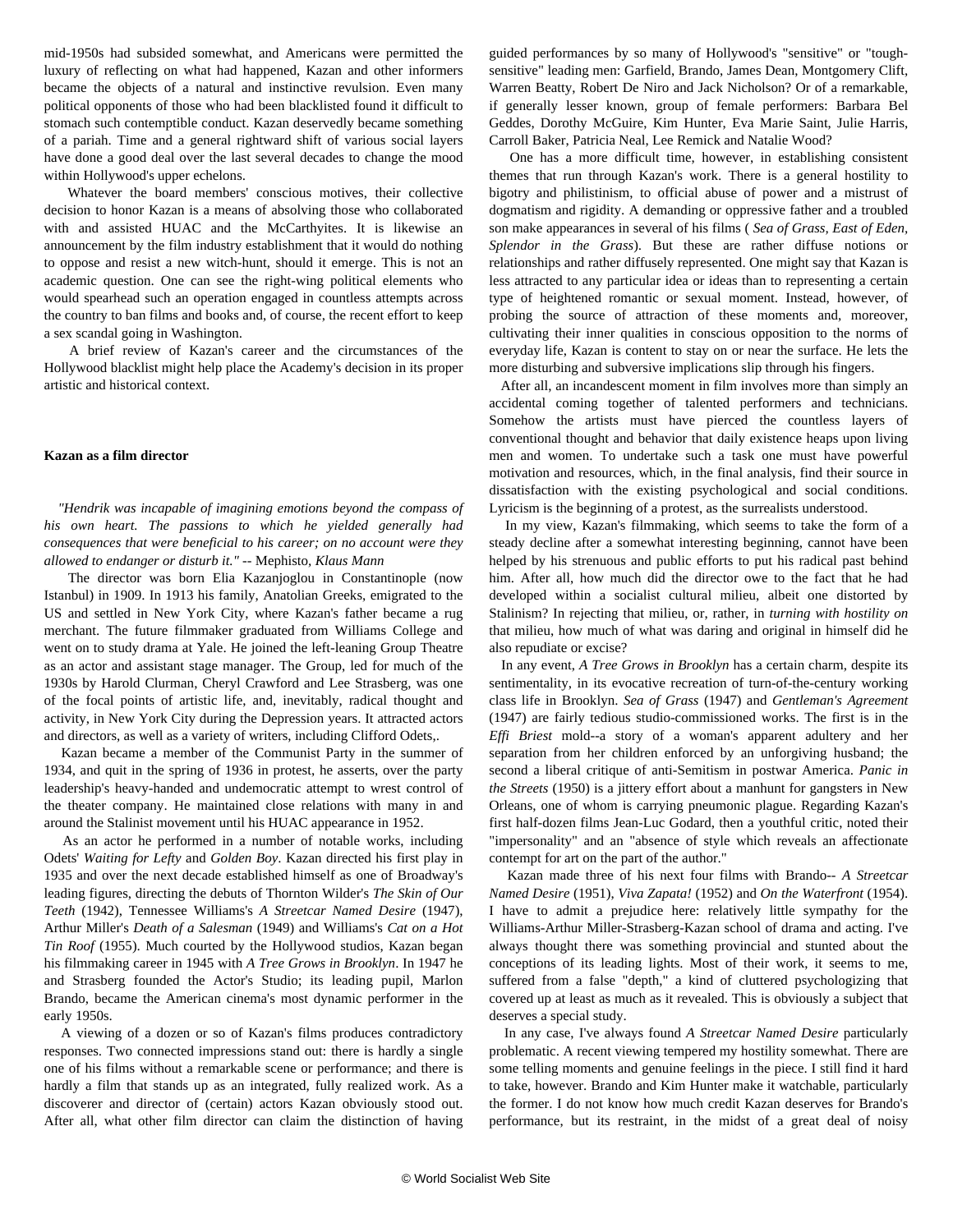thrashing about, is remarkable. Brando's Kowalski is wonderfully relaxed and amused, at least in the early scenes. After that everything goes to pieces in this story about "a neurotic Southern girl on the last lap to the mental ward," in critic Manny Farber's words.

 *Viva Zapata!* has its excesses and its silly moments, but this is one of Kazan's most creditable works, in my view. Brando is excellent as the Mexican revolutionary and the film as a whole, from a screenplay by John Steinbeck, is done with a certain degree of tact and intelligence. The film's vision of a revolutionary so appalled by the occupational hazards of holding power that he walks away from it remains a compelling, if not entirely satisfying one. From the sociopolitical point of view, this is the one film of Kazan's, if one can make such narrow distinctions, that might be characterized as anti-Stalinist, not anticommunist.

 *On the Waterfront* tells the story of Terry Malloy (Brando), a longshoreman and former boxer, who ends up telling a crime commission everything he knows about the operations of the corrupt and murderous local union leadership. Kazan and screenwriter Budd Schulberg, also a HUAC informer, made the film in large measure to justify their own actions. In his autobiography Brando makes two remarkable claims: first, that "I did not realize then ... that *On the Waterfront* was really a metaphorical argument" by Kazan and Schulberg "to justify finking on their friends"; second, that when shown the completed film, "I was so depressed by my performance I got up and left the screen room. I thought I was a huge failure." The film stands up, despite its reactionary and selfserving theme, primarily because of the performances of Brando and Eva Marie Saint and its overall grittiness. It also has an extraordinary score by Leonard Bernstein.

 The notion, however, that *On the Waterfront* captures metaphorically the truth of Kazan's relationship to the Communist Party, on the one hand, and HUAC, on the other, is fanciful, as is the idea that the film somehow brings out the "dilemma" facing the potential informer. Where is the "moral ambiguity" in Malloy's position that Kazan has referred to on various occasions? If Brando's character does not speak to the authorities and seek their protection, he is likely to be rubbed out. He is fighting for his life and has no choice, within the framework established by the film's creators, but to turn on his former associates. Kazan and Schulberg have stacked the deck entirely in their favor.

 How do the fictional circumstances in *On the Waterfront* resemble the reality of the early 1950s in the US? In turning informer, it was Kazan who joined a political lynch mob. The Communist Party was not simply synonymous with its Stalinist leadership and program. It contained devoted and self-sacrificing individuals, who believed they were fighting for progressive social change. Terry Malloy's traumatic experiences have more in common with those endured by the actors, directors and writers *who faced the blacklist* than with those who accepted and profited from it.

 If Kazan had made *"On the Set"* instead, about a well-paid and successful director who cravenly surrendered to right-wing political forces, would it have had the same resonance? (Brando's failure to see any connection between Kazan's informing and his own character's behavior is comprehensible precisely because the situation set up in the film is so at odds with the director's actual circumstances. Indeed, the strength of the film is that one would not regard it as a defense of cowardice and opportunism without a knowledge of the historical and personal facts.)

 James Dean aspired to be another Brando. He never came close to being that, but he is occasionally affecting (and sometimes irritating) in Steinbeck's *East of Eden*, a modern retelling of the Cane and Abel story. The film drags on, however, and the various relationships, which are not all that startling or revealing to begin with, take an interminable amount of time to establish. It takes Kazan 45 minutes to lay out relations that a Douglas Sirk or a Michael Curtiz could have made clear in three or four shots. (In his memoir, blacklisted screenwriter Walter Bernstein recalls that in the aftermath of Kazan's HUAC appearance Dean expressed

contempt for the director and vowed never to work with him. After *East of Eden* came out, Bernstein and director Martin Ritt ran into Dean on the street. "He came up to us," Bernstein writes, "and spoke without slackening his stride. 'He made me a star,' he said, and walked on.")

 Tennessee Williams did not much like his own script for Kazan's next film, *Baby Doll* (1956), and one can hardly blame him. Carroll Baker, as a still-virginal wife, and Eli Wallach, as an interloper trying to do business in hopelessly backward rural Mississippi, stand out.

 Abe Polonsky once asserted that Kazan suffered from a "bad conscience" in the films he made after giving his HUAC testimony. *A Face in the Crowd* (1957), also written by Schulberg, could be seen in this light. The Caprasque story of a malevolent country singer and huckster who becomes a huge television star and the agent of a fascistic US senator is semi-hysterical in its efforts to demonstrate its makers' progressive social views. Andy Griffith, apparently at the director's urging, plays at top volume from beginning to end and simply grows wearisome. Much in this film is over-inflated, unconvincing. Patricia Neal is affecting, however.

 *Wild River* (1960), the story of a Tennessee Valley Authority official in the 1930s trying to convince an old woman to vacate her property to make way for a hydroelectric project, has its genuine pleasures, above all, in certain moments between Montgomery Clift and Lee Remick. Natalie Wood is a girl in late 1920s Kansas suffering a breakdown after suffering disappointment in love at the hands of Warren Beatty and his family in *Splendor in the Grass* (1961). Andrew Sarris complained at the time that "Kazan's violence has always been more excessive than expressive, more mannered than meaningful. There is an edge of hysteria even to his pauses and silences, and the thin line between passion and neurosis has been crossed time and again."

 In *America America* (1963), Kazan told the story of his uncle's emigration from Turkey to the US at the turn of the century. For all its pain and pathos this treatment of the immigrant's dream of passage to the new world is markedly uncritical. That the story stops and starts a dozen times, gets sidetracked, loses its way, befits a film that cannot make up its mind what it wants to say about its hero or his new country.

 *The Last Tycoon* (1976) is based on F. Scott Fitzgerald's final, uncompleted novel; playwright Harold Pinter wrote the screenplay. Robert De Niro intelligently portrays a film studio head, patterned by Fitzgerald on MGM executive Irving Thalberg. The film was not successful, but its subdued and slightly depressed tone seems appropriate to Kazan's final film effort.

 On the whole, in my view, there are more minuses than pluses in Kazan's work. Stylistically, he borrowed from a number of sources--Eisenstein, Ford, Welles, neo-Realism, the *Nouvelle Vague* et al--without ever seeming to establish a definite artistic viewpoint. One feels that, alongside the legitimate desire to communicate what he knows and thinks about the world, the director is always seeking to impress the spectator, to establish his, Kazan's, credentials, above all.

 I do not think there's any question about Kazan's "touch" with actors, but there is some question as to what precisely that touch involved. Brando has some interesting things to say on this subject. He writes in his autobiography: "I've never seen a director who became as deeply and emotionally involved in a scene as Gadg [Kazan's nickname].... On *Streetcar* ... I discovered he was the rarest of directors, one with the wisdom to know when to leave actors alone. He understood intuitively what they could bring to a performance and he gave them freedom."

 I do not question Brando's judgment, or the results Kazan achieved with him and others of or near his caliber, but one feels obliged to point out a number of things. First, Brando is as humble about his own abilities as Kazan is ordinarily overconfident about his. But even so, what is the actor fundamentally saying? That Kazan was one of the few who gave him room to apply his artistry.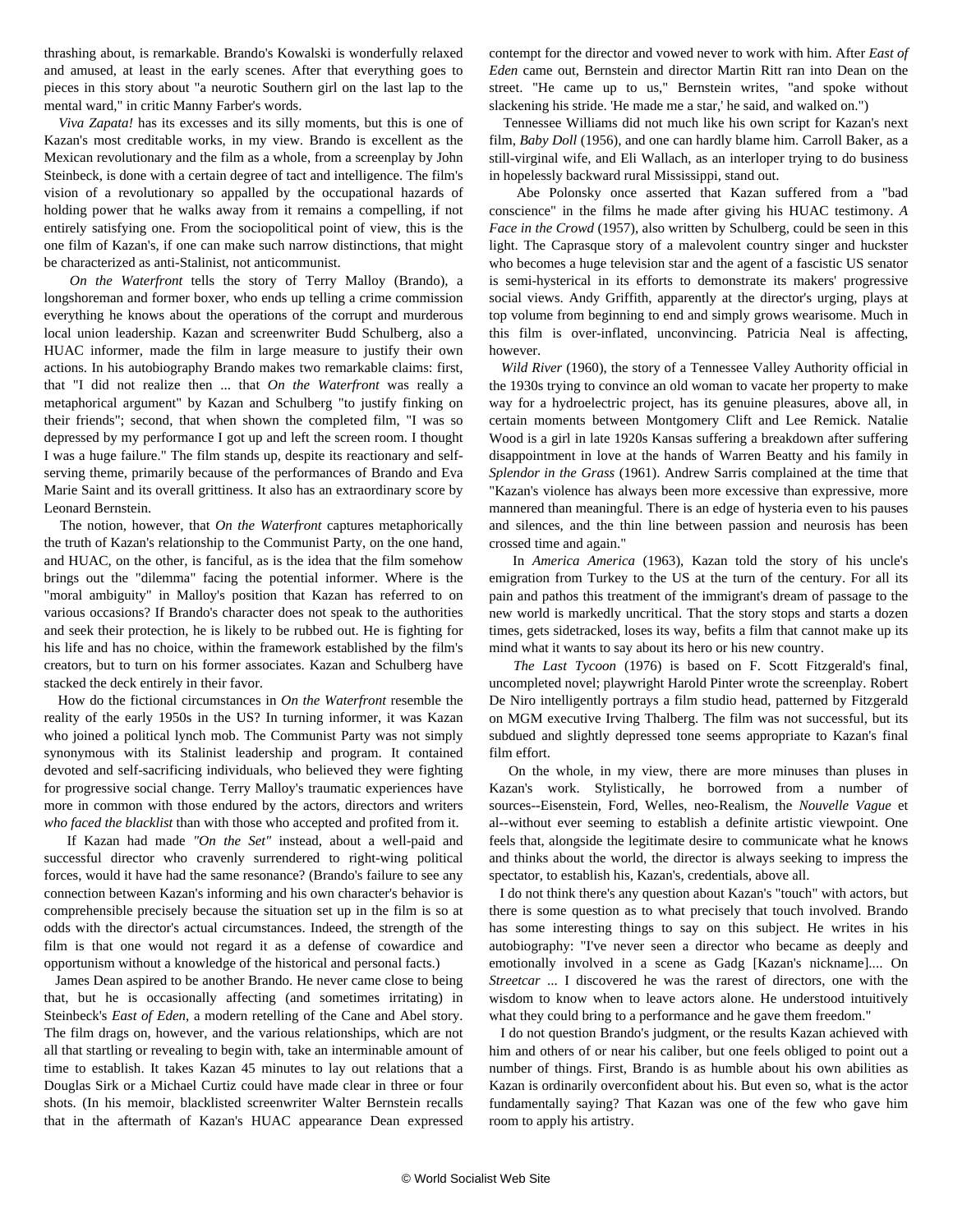In his autobiography, *A Life*, Kazan has the grace to credit**Holly and director**s of his era. finding the "tone of reproach that is so loving and so melancholy" in the taxicab scene in *On the Waterfront*. He writes: "I didn't direct that; Marlon showed me, as he often did, how the scene should be performed.... Marlon was always presenting me with these small miracles; he was more often than not better than I, and I could only be grateful for him." I suspect that points to an elementary truth, which is nothing for Kazan to be ashamed about: that Brando was a more significant figure in relation to film acting, than Kazan was to film directing.

 This is not to deny or denigrate the latter's role. He was there, he presided over some extraordinary moments, he encouraged them. He possessed in full measure that critical ingredient of the film director's art. But there are other ingredients. One is the ability, while allowing each actor and technician to make the richest contribution he or she can, to stamp one's personality and conceptions on every performance and image. Kazan was an extraordinary director of the extraordinary actor, Brando, but why are there are so many poor performances in his films, even by remarkable performers? Why were Zero Mostel and Jack Palance permitted to chew up the scenery in *Panic in the Streets*? Or Vivien Leigh in *Streetcar*? What was Kazan thinking when he directed Griffith in *A Face in the Crowd* and Pat Hingle in *Splendor in the Grass* to bellow at the tops of their voices to no useful effect?

 One might easily be accused of interpreting Kazan's art in the light of his performance in the political and moral realm, but I think there is a certain short-sightedness and "opportunism" to his direction. Everything is thrown into the effort to achieve a particular effect without adequate thought to the whole, not simply to the whole film, but to the *body of work* as a whole.

 To be considered an "actor's director" is a double-edged sword. Actors are the human material of drama. The best give of themselves wholeheartedly and produce results that far exceed the mere sum of a human brain and body and preexisting lines of dialog. But the actor's viewpoint, bound up with the obligation to concentrate on the truth of self, is almost always a partial and even *necessarily* distorted one. (The relative strength of the acting and relative weakness of the writing in the American theater of the 1930s and 1940s hints at an underlying problem: the shallowness and provincialism of a good deal of the artistic Leftism of the day in the US, the degree to which it became trapped either within "socialist realist" conventions, or, after that had run its course, a somewhat tepid, self-absorbed expressionism.)

 Moreover, there is cause to mistrust directors who are legendary, as Kazan was, for manipulating performers to get a desired reaction, i.e., angering or exciting or causing them anxiety by artificial means. (For example, during the filming of *Viva Zapata*, Kazan apparently told Anthony Quinn that Brando was saying things about him behind his back to sharpen the conflict between their two characters on screen. Brando calls the director, approvingly, an "arch-manipulator of actors' feelings.") Such maneuvers may be necessary occasionally, but as a pattern they suggest cynicism and a lack of confidence in one's ability to convince actors of the emotional truth of a scene and provide the means to arrive at it.

 A Hawks or a Welles or a Visconti or a Fassbinder is not primarily known as an "actor's director," but as a film artist who integrates the work of his actors into a larger and all-sided aesthetic effort. One of their films is instantly recognizable in a fashion that a Kazan film never is. His films, in style and subject, go all over the map in search of something the director never found. In a January 1964 review of *America America*, Sarris observed that "Kazan is generally better with individual scenes than with a whole scenario, and ... his players are remembered long after the import of their playing has been forgotten." I would subscribe to that view. A genuine talent, yes; a "genius," by no means. His career considered as a whole, Kazan belongs in the second or third rank of

 Is there, speaking generally, a link between Kazan's artistic weaknesses and his role in the 1950s? This, it seems to me, is somewhat shaky ground. There were, after all, far less complete artists who acted with principle and courage. It might be said that in Kazan one finds a particularly unfavorable constellation of personal and intellectual flaws: a relatively superficial political radicalism; a genuine artistic talent sufficient to gain him recognition, but inadequate to the task of fully working problems through; and an extremely powerful desire to maintain his position and reputation.

 In *America America* Kazan portrays a man prepared to go to any length to reach the shores of the Promised Land. He slaves, steals, betrays to make his way to the US. When he reaches New York City he kneels and kisses the ground. Kazan, the ambitious immigrant's son, learned some bitter lessons about America in the early 1930s and was radicalized by the experience. The country, above all, had disappointed him. But why, he must have felt a decade later, should he maintain that resentment when America had, at long last, fulfilled its promise--at least to him? And, moreover, under conditions in which to continue opposing the status quo threatened his continued prominence and celebrity. From the point of succeeding in America, who would dispute Kazan's claim that he had his "own good reasons," as he called them, for turning informer?

**Part 2:**

Â

## **Anticommunism and the film industry**

 *"Now I have contaminated myself, thought Hendrik. Now there is a stain on my hand that I can never wash off ... Now I have sold myself ... Now I am marked for life ..." --* Mephisto*, Klaus Mann*

 At least from the onset of the great economic crisis of the early 1930s, the authorities in the US have been alert to the potential danger represented by motion pictures. They consistently acted to weaken or, if necessary, suppress any radical or socially critical tendencies in filmmaking. One historian has asserted that the Production Code imposed in 1934 was intended both to exclude sexual conduct and violence from the screens and to "use popular entertainment films to reinforce conservative moral and political values." Adherence to the Code, for example, required such changes that MGM dropped plans to film Sinclair Lewis's *It Can't Happen Here*, the author's vision of the rise of American fascism. The Production Code Administration insisted that Fritz Lang's anti-lynching film, *Fury* (1936), not include a black victim or any criticism of the Jim Crow South.

 House Committee on Un-American Activities (HUAC) was formed in May 1938. Under the chairmanship of Rep. Martin Dies (D-Tex.), the committee pioneered many of the techniques later used by Sen. Joseph R. McCarthy: indiscriminate accusations, pressure on witnesses to name former associates, hearings in which being questioned or mentioned became an indication of guilt, guilt by association. The committee was permanently established by the House of Representatives in 1945; two years later a federal appeals court upheld its power to cite uncooperative witnesses for contempt of Congress.

 In the late 1930s and early 1940s HUAC and State Senator Jack Tenney's California Joint Fact-finding Committee on Un-American Activities launched attacks on left-wingers in the film industry. Dies spearheaded an attack on the Federal Theatre Project, which succeeded in getting its funds cut off in June 1939. When leading liberal and radical figures in Hollywood attacked his committee's operations, the Texas congressman told the press that the movie industry was a "hotbed of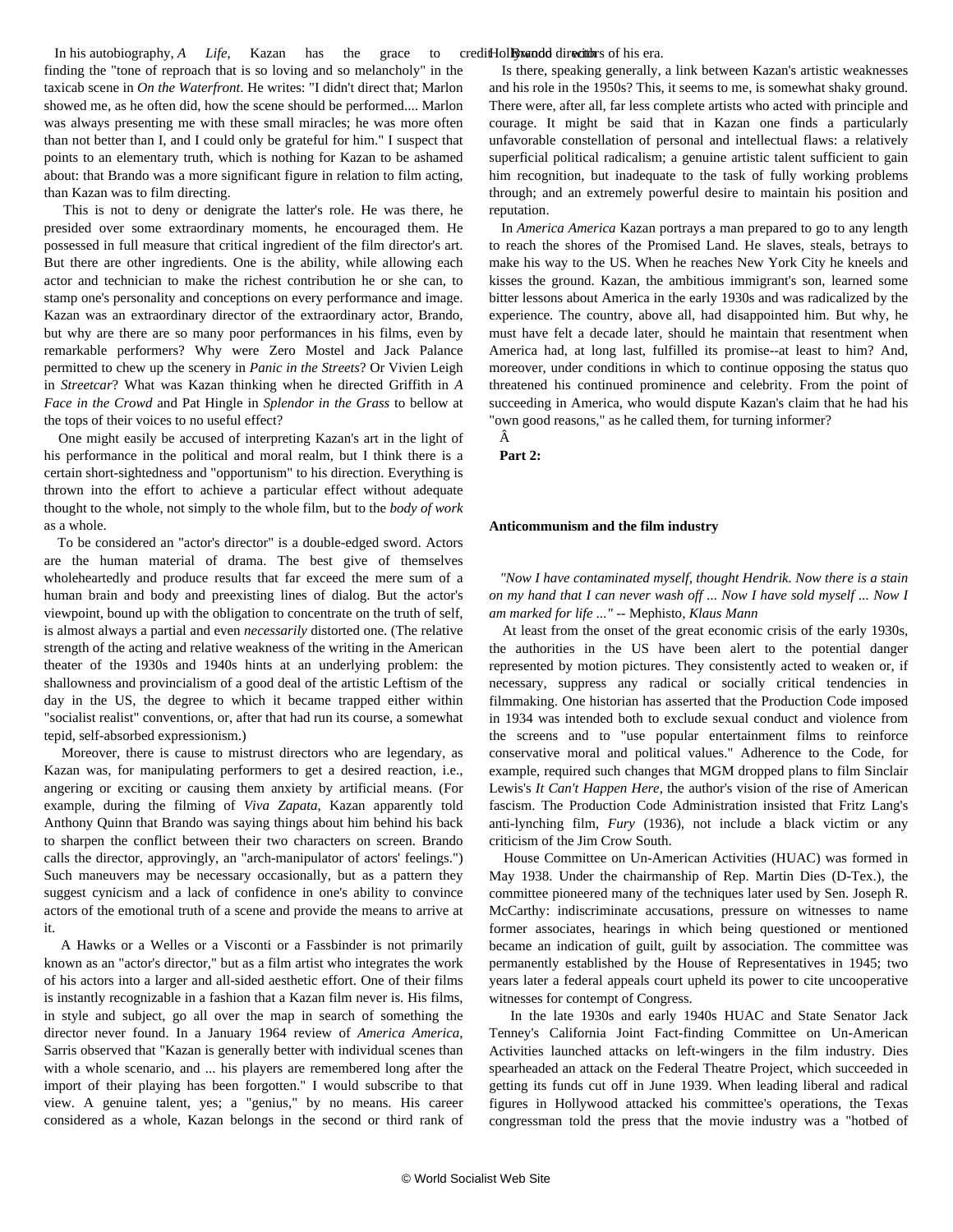communism." On February 27, 1940 2,500 people gathered at the Philharmonic Auditorium in Los Angeles to protest this outburst.

 The following year, Tenney--Dies' California counterpart--announced that he was going to launch an investigation of "Reds in movies." The inquiry was in part a union-busting operation. Walt Disney, whose operations had recently been struck by cartoonists and animators, was particularly anxious to root out radicals. Tenney's hearings proved something of a fiasco.

 In the campaign to suppress *Citizen Kane* in 1941, William Randolph Hearst and the gossip columnists who did his dirty work set an important precedent by smearing Orson Welles as a radical and a "red."

 The US-USSR alliance during the Second World War led to a temporary suspension of such activities. Interestingly, on the eve of US intervention, an attempt by right-wing, isolationist senators to probe individuals and groups in Hollywood who were urging American entry into the war, including "anti-fascist" and Stalinist elements, was rebuffed by the film studios and unfavorably treated by the press. The film producers retained Wendell Wilkie to represent them before the Senate Subcommittee. In the war years Hollywood even produced a few vaguely or not so vaguely pro-Soviet films, such as *Mission to Moscow* (1943), *The North Star* (1943) and *Song of Russia* (1944).

 The witch-hunt began in earnest in the film industry in October 1947 when HUAC held a series of hearings on the subject of "subversives" in the film industry. After several days of testimony from "friendly" witnesses--anticommunist producers, directors, actors--HUAC began its questioning of "unfriendly" witnesses, the group that became known as the Hollywood Ten. These leftist screenwriters and directors--CP members or supporters--refused to cooperate and were cited a few weeks later for contempt of Congress. (Many of them later served one-year prison terms.) In the face of HUAC's determination, backed up by the media, liberal support for the Ten in Hollywood rapidly evaporated.

 Film producers meeting November 24-25 at the Waldorf-Astoria Hotel in New York adopted a resolution, declaring, "We will not knowingly employ a Communist." The blacklist was officially on, or, rather, unofficially on, since there was no authoritative list of unemployables. As historian Ellen Schrecker puts it, "writers stopped getting calls for work, actors were told they were 'too good for the part.'" A variety of reactionary organizations, including the American Legion, and Hollywood's own network of anticommunists and informers worked closely with the studios to enforce the blacklist. From this point onward, the combined efforts of the government, industry, and right-wing and church groups did not let up until a systematic purging of left-wing and radical elements from the filmmaking ranks had been effected.

 This was only part of a much larger effort by the American ruling class, after decades of political instability, to settle accounts with radicalism and socialism. Anticommunism became virtually a state religion in the United States in this period. In 1947 President Harry Truman established a loyalty program for federal employees and asked the attorney general to draw up a list of "subversive" organizations. Between March 1947 and December 1952 some 6.6 million government employees were investigated. During that same period, 1947-52, Congressional committees held 84 hearings into "Communist subversion." HUAC provided data on 60,000 people to employers. At least 15,000 federal employees were fired or forced to resign by government loyalty boards. By one estimate 13.5 million Americans came within the scope of federal, state and private loyalty programs. Approximately 20 percent of the working population had to take an oath or receive clearance as a condition of employment.

 There was a general ideological assault on the American population--intended to stigmatize concepts such as Socialism, Marxism and Revolution--to encourage their identification in the popular consciousness with infinite wickedness and social catastrophe and, more generally, to cultivate an atmosphere of stifling conformity. A

Communist, according to the official version, was un-American, non-Christian, an alien, a creature from hell.

 The assault took a variety of forms. HUAC distributed millions of copies of a pamphlet, "One Hundred Things You Should Know About Communism" ("Where can Communists be found? Everywhere.") A dramatic series, based on the career of FBI informer Herbert Philbrick, *I Led Three Lives*, ran for three years on television. Hollywood churned out a series of "anti-Red" films: for example, *The Red Menace* (1949), *I Married a Communist* (1950), *I Was a Communist for the FBI* (1951), *Walk East on Beacon* (1952), *My Son John* (1952), *Big Jim McClain* (1952) and *Trial* (1952).

 The last of the Hollywood Ten went to prison in September 1950. The HUAC inquisitors returned to Hollywood in the spring of 1951. As Ceplair and Englund write in their history of political life in the film industry from 1930 to 1960, the new hearings followed a series of events that strengthened the committee's position: "the conviction of Alger Hiss, the fall of China to the Communists, the first successful atomic explosion by the Soviet Union, the arrest of atomic spy Klaus Fuchs in England, the dawning of Joseph McCarthy's special brand of anti-communism, the passage of the McCarran Internal Security Act, ... the outbreak of the Korean War, the Supreme Court's approval of the Smith Act [under which the Trotskyists had been persecuted in 1941] ... and the arrest of the Rosenbergs."

 One hundred and ten men and women were subpoenaed during the second set of HUAC hearings from 1951 to 1953; fifty-eight turned informer. The more prominent ones--31 individuals with at least four film credits--gave an average of 29 names to the committee. Most gave way abjectly. The first witness, actor Larry Parks, "reduced himself nearly to groveling and pleading" in face of the committee's demand for names. In the end, after a certain amount of public soul-searching, he identified 10 individuals. The price of hesitation was high. A headline in the *Los Angeles Examiner* two days later read: LARRY PARKS LOSES \$75,000 SCREEN ROLE. Parks's career was more or less finished. The lesson was not lost on most of the others who testified.

 Four prominent directors became informers: Frank Tuttle, a dependable journeyman, perhaps best known for *This Gun For Hire* (1942) with Alan Ladd and Veronica Lake; Edward Dmytryk, the "Judas" of the Hollywood Ten, director of *Murder My Sweet* (1944) and *Cornered* (1945); Robert Rossen ( *Body and Soul* (1947) and *The Hustler* (1961)), who refused to name names in 1951, capitulated in 1953, and was apparently tortured by the decision the rest of his life; and Kazan.

 Of the four and perhaps the entire group of informers, Kazan certainly possessed the greatest stature as an artist and intellectual. His decision to collaborate with the witch-hunters had far-reaching consequences. One "director-victim" told Victor Navasky, for his book *Naming Names*, "If Kazan had refused to cooperate ... he couldn't have derailed the Committee, but he might well have broken the blacklist. He was too important to be ignored." Navasky comments: "Probably no single individual could have broken the blacklist in April 1952, and yet no person was in a better strategic position to try than Kazan, by virtue of his prestige and economic invulnerability, to mount a symbolic campaign against it, and by this example inspire hundreds of fence sitters to come over to the opposition."

 As it turned out, Kazan did not have it in him to do that. In the various attempts at self-justification he has made over the years, he asserts that matters of principle--opposition to the conspiratorial methods of the Communist Party and the crimes of Stalin--impelled him to name names. In his autobiography Kazan denied doing it "for the money." He writes: "It [saving his career in Hollywood] was not the reason. In the end, when I did what I did, it was for my own good reasons and after much thought about my own experiences."

Testimony from his contemporaries suggests otherwise. Lillian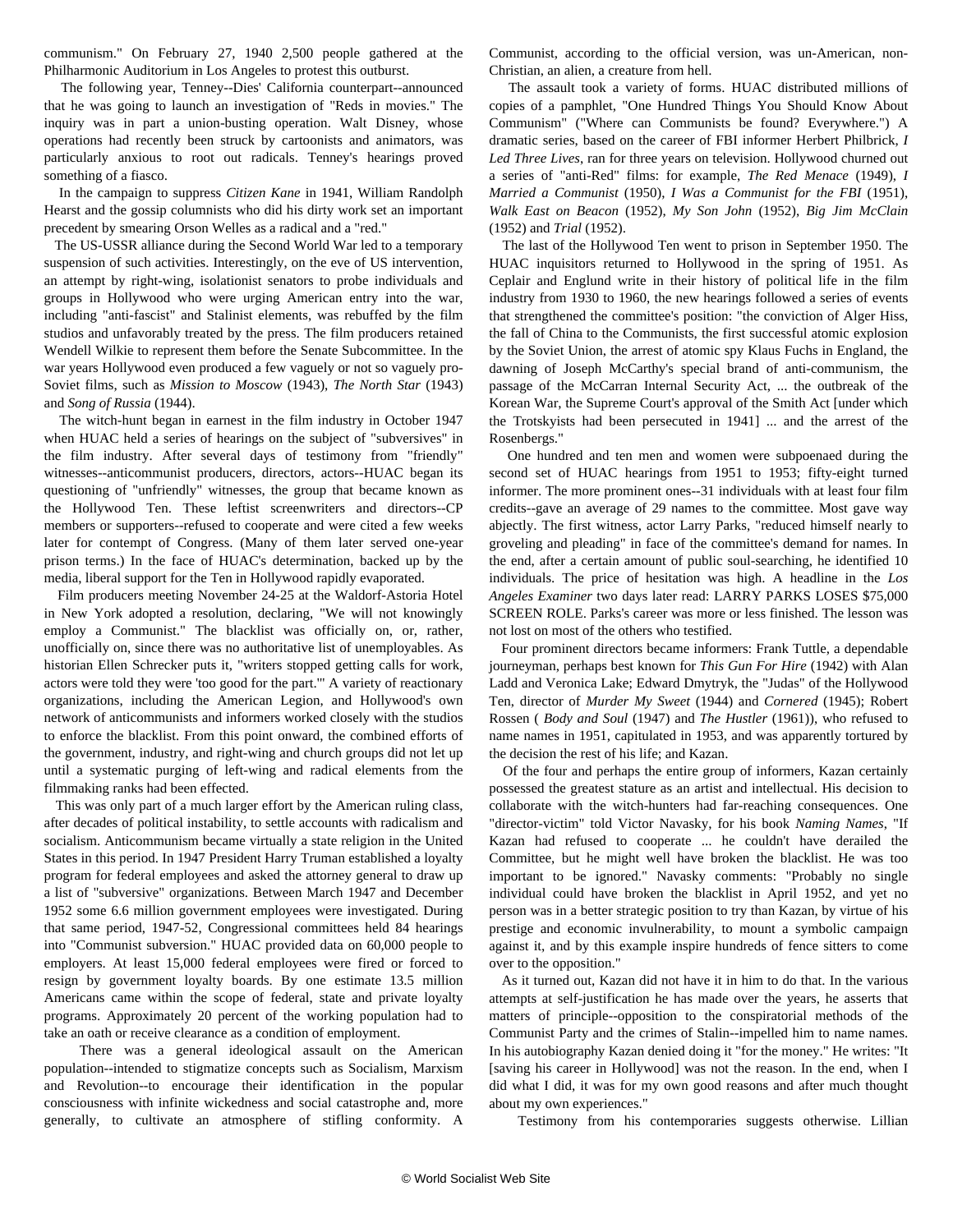Hellman, not the most reliable of witnesses it must be admitted, claimed that Kazan told her, "I earned over \$400,000 last year from theater. But [Twentieth Century-Fox president Spyros] Skouras says I'll never make another movie [if I don't cooperate]." Theater producer Kermit Bloomgarden informed Navasky that Kazan "told me he'd been to Washington and met with J. Edgar Hoover and Spyros Skouras and they wanted him to give names.... He said 'I've got to think of my kids.' And I said, 'This too shall pass, and then you'll be an informer in the eyes of your kids, think of that.'" Kazan refers in his autobiography to Skouras's proposing a meeting with Hoover, but never specifies whether or not it took place.

 In that same work, the director makes fairly plain his own frame of mind, citing a diary entry from 1952 that described a conversation with Arthur Miller: "I mentioned that Skouras had implied I couldn't work in pictures anymore if I didn't name the other lefties in the Group, then told Art I'd prepared myself for a period of no movie work or money ... But that I didn't feel altogether good about such a decision. That I'd say (to myself) what the hell am I giving all this up for? To defend a secrecy I didn't think right and to defend people who'd already been named or soon would be by someone else? I said I'd hated the Communists for many years and didn't feel right about giving up my career to defend them."

 Some gave names to the Committee with obvious reluctance, a few later repudiated their conduct (actor Sterling Hayden, for example), others were deeply troubled by the decision. Kazan obviously had to see himself acting not out of self-interest, but in defense of principle. Two days after his HUAC appearance, Kazan took out an ad--written, he says in his autobiography, by his late first wife--in the *New York Times* justifying his behavior. It is a fairly filthy document.

 Kazan's essential claim is that "Communist activities" represent "a dangerous and alien conspiracy" that needs to be exposed. The American people "can solve this problem wisely only if they have the facts about Communism." He asserts that "any American who is in possession of such facts has the obligation to make them known, either to the public or to the appropriate Government agency." This is apparently what Kazan has done by placing the facts about his own life "before the House Committee on Un-American Activities without reserve."

 He explains, in his ad, that up until this point he has refrained from telling his story sooner because he has been held back by "a piece of specious reasoning which has silenced many liberals. It goes like this: 'You may hate the Communists, but you must not attack them or expose them, because if you do you are attacking the right to hold unpopular opinions and you are joining the people who attack civil liberties.'"

 This argument, he has come to realize, is "a lie. Secrecy serves the Communists. At the other pole, it serves those who are interested in silencing liberal voices. The employment of a lot of good liberals is threatened because they have allowed themselves to become associated with or silenced by the Communists. Liberals must speak out."

 Kazan's membership in the Communist Party has given him "Firsthand experience of dictatorship and thought control.... It left me with an abiding hatred of Communist philosophy and methods and the conviction that these must be resisted always."

 The contention that the Communist Party was nothing more than a GPU conspiracy is gutter political reaction of the McCarthy type. Budd Schulberg, Kazan's co-informer and screenwriter, tried to put a more exalted twist on his own testimony in conversations with Victor Navasky. He claimed that the tragic fate of Soviet artists motivated him and that he acted to block the growth of a totalitarian movement in the US. The informers, he said, were "premature anti-Stalinists."

 The genuine anti-Stalinists, as anyone who has studied the history of this century knows, were the Trotskyists, and they did not discover the cause in 1952. Trotsky and his co-thinkers fought for the regeneration of the Soviet regime and the Communist International from 1923 until 1933, when the latter organization's worthlessness from the point of view of social revolution became manifest, and thereafter for political revolution in the USSR and the building of a new socialist international. Their opposition to Stalinism was of a Marxist character, an opposition from the left. They explained that the regime in the Soviet Union had betrayed the October Revolution and that its crimes did not result from the growth of socialism in the USSR, but from its opposite, the growth of tendencies that would lead to the restoration of capitalism. Subsequent events have vindicated that view.

 Marxists in the USSR by the tens of thousands paid for their opposition to the bureaucratic dictatorship with their lives. On the other hand, many of the social types who had denounced the Bolshevik-led revolution in 1917, with its perspective of world revolution, flocked to support the Stalin regime in the 1930s, precisely because it had abandoned the path of social revolution. One has only to remember the support given by such respected liberal organs as the *New York Times* and the *Nation* to the infamous Moscow purge trials of the late 1930s.

 Kazan, Schulberg and others aligned themselves with the Soviet bureaucracy and the American party during the era of the Popular Front, when the Stalinists were supporters of Roosevelt and held significant positions in the CIO unions. Stalinists or fellow travelers controlled theater companies, publishing houses and a variety of publications. Kazan and many others like him were never by any stretch of the imagination Marxists, but left reformists. Whether the political evolution of these individuals was predetermined, whether some other prospect might have opened up for them if the Communist parties had not been thoroughly Stalinized, is now a moot point.

 Schulberg's notion that oppressed Soviet artists would be served by the strengthening of the American state rested on a fundamental political lie: that American "democracy" and Stalinist "totalitarianism" were deadly enemies. This vulgar, false and self-serving notion served to justify a whole host of perfidious deeds during the Cold War. Schulberg never bothered to explain how ceding the struggle against totalitarianism to Joseph McCarthy, John Foster Dulles, Dwight Eisenhower and Richard Nixon, the CIA, the FBI and the US military would advance the cause of human liberation.

 What were the consequences of McCarthyism within the US? In his *Times* ad, Kazan claimed he valued "free speech, a free press." Under the cover of pursuing the Communist menace, right-wing and corporate interests consolidated their hold over the media, helping establish a conformist, pro-capitalist climate unlike anything that exists in any European country. The paralyzing narrowness of American political life, with its minuscule differences between two big business parties, can be traced back to this period.

 However, for all the rubbish that was produced in Hollywood in the 1950s it would not be correct to argue that the immediate impact of the witch-hunt was the artistic collapse of the American film industry. Classical studio directors, whose careers predated the McCarthy era and who had largely remained aloof from the political controversies of the early 1950s, continued to produce serious works for at least another decade. The generations that have come after them, however, have had progressively less to say and have possessed, in general, neither political nor artistic principles.

 In any event, I suspect the powers that be had already grasped that another medium had supplanted film as the most powerful and direct influence on the populace: television. Although some blacklisted writers got jobs in the new industry, under assumed names, as a whole, television programs of the 1950s promoted some of the most repressive conceptions ever advanced about the human condition.

 Kazan also pledged his commitment to the "rights of labor" in his declaration. However, eliminating radicals from the labor movement and thereby weakening workers' resistance was a top priority of the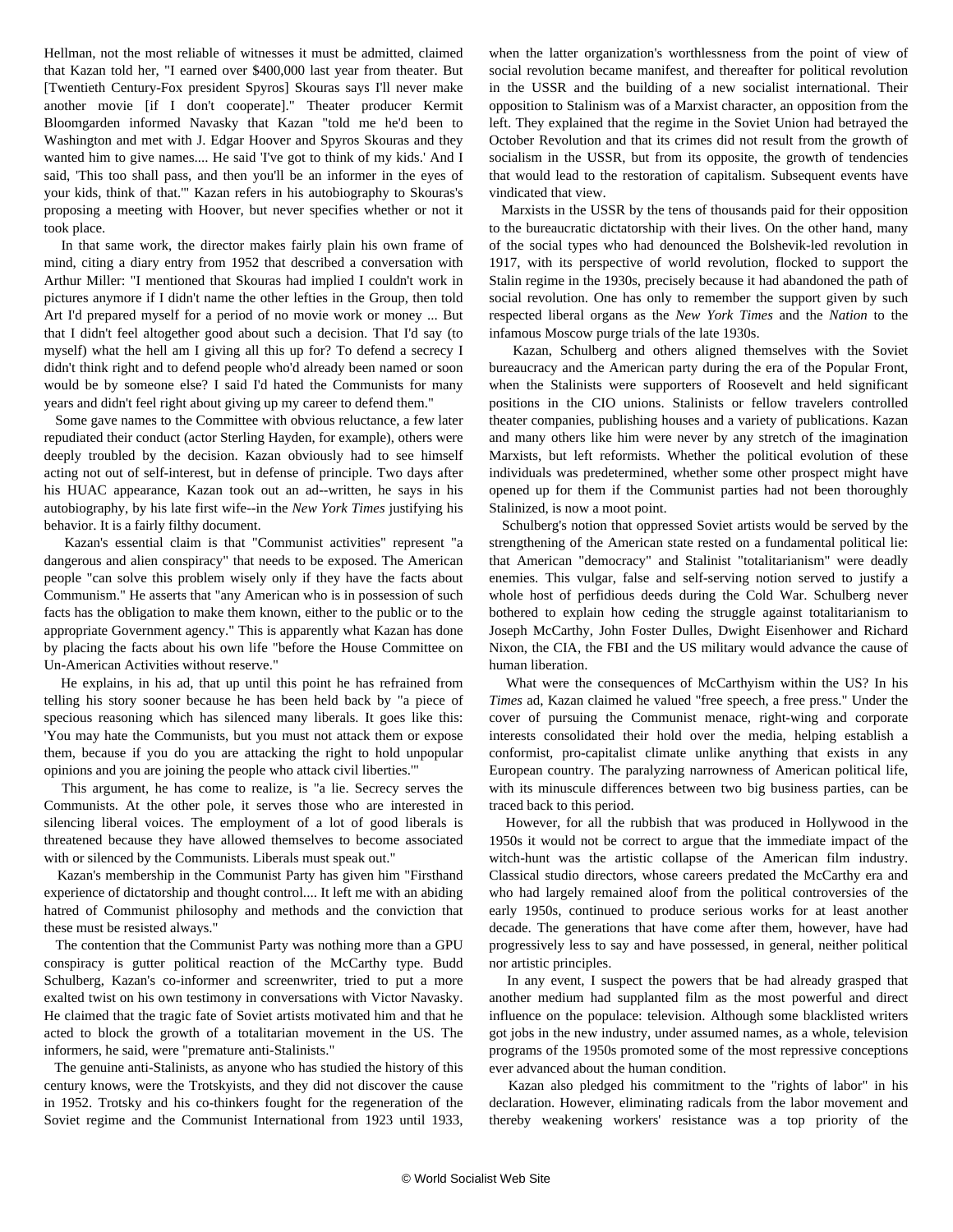McCarthyites. While the ruling class was in no position to drive workers back to the economic conditions of the 1930s, it was determined to render the unions politically harmless. The bourgeoisie was prepared to make sizable concessions in the form of wages and improved living conditions if it could ensure the dominance of a pro-capitalist bureaucracy in the labor movement.

 Employers worked closely with various state investigative bodies to identify "troublemakers." Unions that refused to purge CP leaders were expelled; in some industries, mass dismissals took place. In the auto industry, UAW leader Walter Reuther took advantage of the Stalinists' unpopularity due to their role as policemen of the no-strike pledge during the war to whip up a pogrom-like atmosphere against left-wingers.

 The overall result of this process was the political neutering of the labor movement and, ultimately, the establishment within the unions and factories of a virtual dictatorship presided over by right-wing thugs. This had immense and disastrous consequences for American society. Working people are continuing to pay, in the form of steadily worsening living standards and a variety of other ways, for their failure to organize themselves as an independent political force and their general acceptance of the framework of capitalism. And there have been consequences for humanity as a whole. After all, would it not have been far more difficult for the American state to implement its foreign policy--from its support for bloody dictatorships in Asia, Africa and Latin America, to its decadelong war in Southeast Asia, to its direct role in mass murder in Indonesia, Chile and elsewhere--without the existence of an entirely docile, proimperialist AFL-CIO, an organization, in fact, intimately tied to the intelligence and military apparatuses?

 Â **Part 3:**

## **Conclusion: Some behavior is inexcusable**

 *"Each knew what the other was thinking. Höfgen thought of Ihrig and Ihrig of Höfgen: Yes, yes, my friend, you're just as great a bastard as I am." --* Mephisto*, Klaus Mann*

 The citations at the beginning of each section of this piece come from *Mephisto*, the remarkable novel written in 1936 by Klaus Mann, German novelist Thomas Mann's son. The book's central character is Hendrik Höfgen, in whose figure, a recent English-language edition explains, the author painted a "thinly veiled portrait of his former brother-in-law, the actor Gustaf Gr $\tilde{A}^{1/4}$ ndgens. Gr $\tilde{A}^{1/4}$ ndgens who had been married to [Klaus] Mann's favorite sister, Erika, and had once been a flamboyant champion of Communism, had a magnificent career in Nazi Germany under the auspices of Field Marshal Hermann GATring." HATfgen found himself unable to resist careerism, self-delusion and opportunism. Nor was he the only artist or intellectual to heed the siren song of National Socialism. The choice Kazan faced in the early 1950s--opposition or acquiescence to reaction--was posed in the sharpest fashion in the artists' experience with German fascism.

 Reviewing Kazan's fate, a number of questions pose themselves, none of which can be answered exhaustively here: From the point of view of the ruling class, why was McCarthyism necessary? Why did this very reactionary trend meet so relatively little resistance? And, more generally, why is it so difficult to take a principled stand in America?

 Contrary to the superficial notions of bourgeois historians of the liberal or conservative persuasion, the American population is not by nature hostile to radical change or even social revolution. The US came far closer to social revolution in the 1930s than the experts would care to admit. Significant layers of the population came into contact with left-wing ideas

for the first time and found them appealing. The entire experience was frightening and chastening for the bourgeoisie. The argument that McCarthyism was simply an eruption of paranoia that bore no relation to the actual strength of the radical movement is not substantiated by the facts. The Communist Party, the Trotskyist movement, the social democratic parties may have been relatively small numerically, but the commitment of the population, emerging from a war with fascism, to what it perceived to be progressive and democratic social change was genuine.

 After all, the history of the United States has left a peculiar ideological patrimony. For the purposes of bamboozling the population, the political establishment finds it helpful to refer to past struggles for "freedom," "equality" and "democracy," and falsely claim their heritage. The difficulty, of course, is that struggles over those principles did take place, great sacrifices were made, and there is always the danger that people will take them seriously and, moreover, want to continue and deepen them.

 In no country in the world is there a greater discrepancy between the promise, on the one hand, and the social and political reality, on the other. Given an opportunity to examine the problem, masses of people would have no difficulty working out that the overthrow of capitalism follows logically upon the great eighteenth and nineteenth century battles against monarchy, colonialism and slavery. Indeed, one could argue that the powers that be make unrelenting war on socialism, given the highly proletarianized population and advanced economic conditions of the US, precisely because, all things being equal, it is such a rational and attractive proposition.

 Social development, of course, does not take place in this manner, through formally logical sequences, but through living struggles in which the consciousness, preparedness and self-confidence of the various contending parties play crucial roles. To explain why the McCarthyites had such a relatively easy time of it, despite the strong democratic traditions of the American population and its potential sympathy for socialism, certain social and cultural questions have to be considered.

 It should be kept in mind that while the witch-hunt was a sustained and zealously pursued campaign, it was not for the most part accompanied by physical repression. There was, of course, the horrifying example of the Rosenbergs. Some Communist Party members went to jail; many leftwingers lost their livelihoods. But large numbers of people, like Kazan, capitulated without fear of any particular reprisals. Many commentators note that Kazan could have pursued a career in the theater or in Europe. This makes his behavior all the more revealing.

 Why did so few, particularly in the liberal and artistic intelligentsia, play honorable roles? One cannot simply cite personal weakness, singly or collectively, by way of answer.

 An irony is surely at work here. The US is famously the land of individualism, yet perhaps nowhere else is there such an intense, unrelenting pressure to conform. Kazan is probably telling the truth when he says he did not inform "for the money." It is more likely that he testified from fear of social ostracism and the loss of recognition.

 In the final analysis, the immense rewards for conforming and the high price of resisting have been bound up with the condition of US capitalism. The American bourgeoisie launched its ideological scorched-earth policy in the late 1940s in part because it *could*. It emerged from the war the most powerful ruling class in the world, with nearly unchallenged economic hegemony and enormous financial resources. Its state had the credibility of having played a major role in defeating Nazi Germany, a credibility reinforced by the US Communist Party with its dreadful superpatriotic line ("Communism is 20th century Americanism.") The ruling class in the US was in a unique position to combine bribery, flattery and intimidation to neutralize real or potential opposition.

 The ideological weaknesses of the population came into play as well. Their lack of strong socialist traditions, relatively low level of class consciousness and difficulty in drawing generalized political conclusions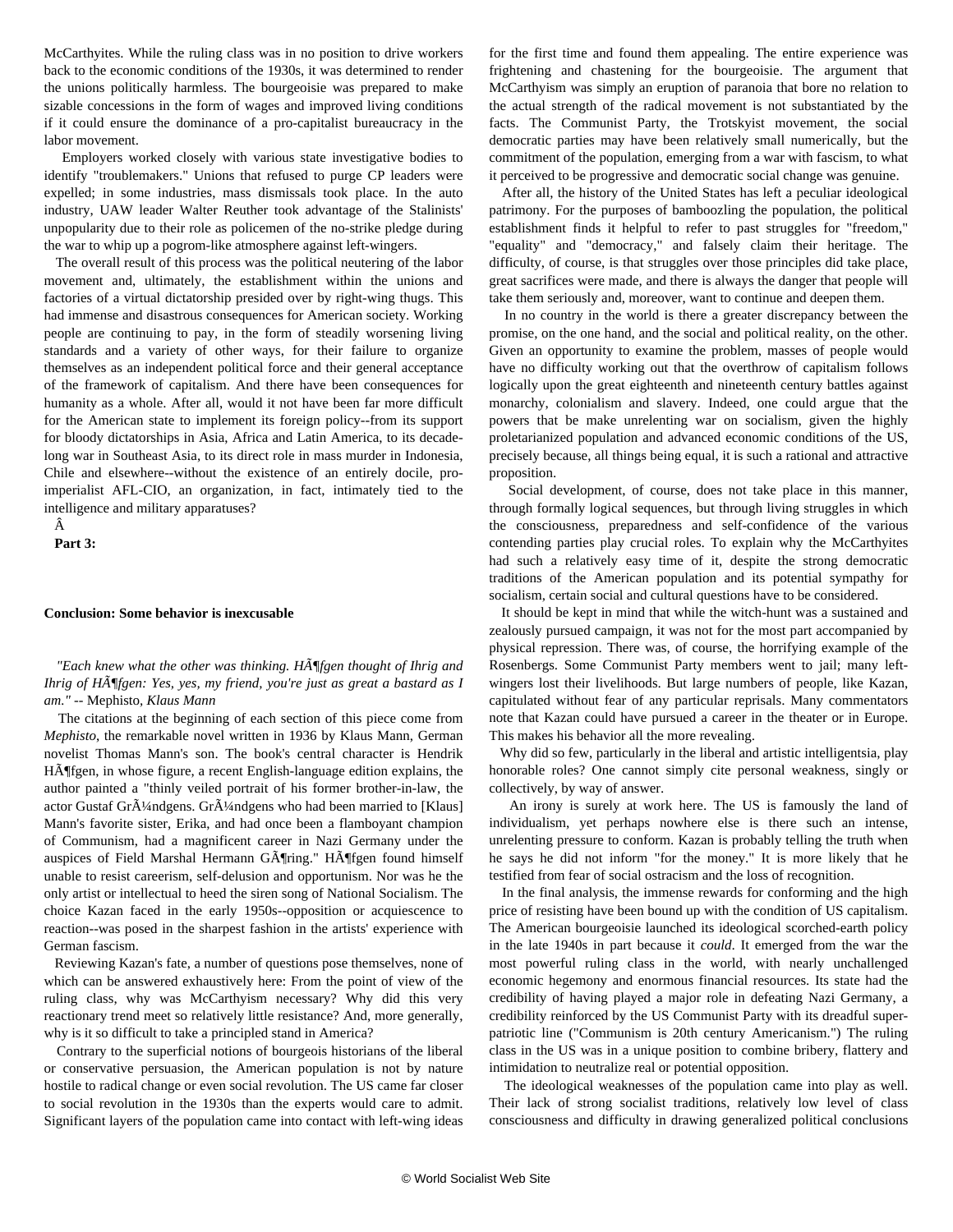from experiences rendered large numbers of people vulnerable to anticommunist propaganda, particularly under conditions of generally rising living standards and economic prosperity. Within the intelligentsia specifically, the absence of traditions of opposition along clearly defined social and class lines played a damaging role. Stalinism had contributed significantly to this problem, with its cynical promotion among intellectuals and artists in the late 1930s of "friendship for the Soviet Union" (i.e., "friendship" for the bureaucracy and silence about Stalin's crimes) instead of socialist politics.

 Figures like Kazan went along with an anti-capitalist social wave at the height of the Depression. Everything these individuals lacked, however, everything that was unthought out and uncritical, proved their undoing when the current dramatically shifted. Now (by the late 1940s) prosperous or on the road to being prosperous, recognized, even feted by the entertainment industry, Kazan and others were not inclined to remember responsibilities to the working class or the social cause in which they had once believed. Having tasted of celebrity, the thought of isolation was most terrifying. In America, after all, if you are not an immense success, a star, you are nothing, a human zero. To take a stand against official society means, above all, leading a life out of the limelight.

 In asking, why is it so hard to take a principled stand in the US, one is also hinting at a related question: why is it so hard to be a great artist in the US? Because great art requires extraordinary mental independence and rigor, immense powers of resistance to external pressures and unyielding commitment to the truth of one's inner self. Where these qualities are in short supply artistic work will not rise to the highest levels.

 Kazan, Budd Schulberg and the rest of the informers acted like scoundrels and cowards to save their careers. Sterling Hayden in his autobiography had the elementary honesty to acknowledge this. "I think of Larry Parks," he wrote, "[who] consigned himself to oblivion. Well, I hadn't made that mistake. Not by a goddamned sight. I was a real daddy longlegs of a worm when it came to crawling.... I [then] swung like a goon from role to role.... They were all made back to back in an effort to cash in fast on my new status as a sanitary culture hero." Kazan saved his skin and made another 11 films after his informing. But what was left of him?

 I may be accused of concerning myself excessively about the fate of someone who acted in such a disgraceful manner, but a concern for art and the artist obliges me to make some kind of accounting. Acts committed against one's better self, like Kazan's, set off a process, lengthy or otherwise depending upon the moral state of the individual, of inner annihilation. Marlon Brando, perhaps the greatest performer with whom he worked, underestimates the damage the filmmaker did, but there is something at least profoundly humane in his observation that Kazan "has done great injury to others, but mostly to himself."

 "Kazan" and "informer" became forever inseparably linked. From the point of view of Kazan's own intellectual and artistic development, the most terrible thing about his deed was that it ineluctably condemned him to a life that would be largely devoted from then on to self-justification. He would never again have the luxury of being able to devote himself single-mindedly to any other problem. He effectively destroyed his own freedom of artistic movement.

 No doubt Kazan simply wished to rid himself of a past toward which he no longer felt any attachment or sympathy and which threatened to disrupt his promising career. No one is obliged to hang on to ideas he or she rejects. Going over to the side of the most deadly enemies of social progress is another matter. Kazan thought he could play games with history and escape unscathed. But if there is one lesson that might be drawn from the debacle of his life and career, it is that such actions have consequences.

 A perusal of Kazan's autobiography leaves a peculiarly unpleasant taste in one's mouth. It contains a number of relatively acute observations about this or that individual, this or that artistic effort, as well as a good deal of name-dropping and a good many stories about women he's slept with. At its heart, however, the book is an exercise in self-pity, self-absorption and self-justification. "Everyone has his reasons," he writes. This phrase, popularized by Jean Renoir, in Kazan's hands has sinister implications. What he means is: Everyone has his reasons to be a swine.

 *A Life* is written along somewhat provocative lines. It's a style of artistic confessional that has become fashionable in the past few decades. The author recounts all the vile things he's done, and, more or less, taunts the reader: Yes, I'm a bastard, what are you going to make of it? The implication always being that swinishness is intrinsic to the artistic personality, and indeed that the greater the artistic genius, the greater the swinishness. Kazan would have us believe, and perhaps he believes it himself, that informing on his former comrades was no more dishonorable than manipulating an actor on a film set or cheating on his wife.

 In any event, talent or even genius does not excuse everything. Marxists emphasize the need to make an objective assessment of artistic achievement. This inevitably requires making a certain distinction between the artist and his or her art. We do not go searching through garbage cans for all the ways in which the writer, painter or composer falls short. But the distinction is a relative, not an absolute one. Humanity has the right to expect that the artists have its concerns, in the most general sense, at heart. Here we are not speaking of official society with its empty and philistine moralizing, but suffering and for the most part inarticulate humanity. Compassion, a democratic spirit, even a kind of nobility--these do not seem too much to ask.

 Naturally, imperfect human beings produce art, along with everything else. They inevitably sin against others and against themselves. But why make a virtue out of those inevitable errors and misdeeds, much less a program? History teaches us that class society occasionally mutilates very gifted people beyond recognition, so that artistic genius and personal vileness coexist within a single human being. Why not simply recognize this as an unfortunate fact of that society, another sign of its incompatibility with the demands of human happiness, and not as a proof that genius feeds on vileness?

 Art counts for a good deal, but not everything. We listen to Richard Wagner's music (or some of it) with enjoyment, but that does not dissipate the stench of his anti-Semitism and generally filthy ideas. He is remembered, frankly, for both his music and his ideas. Doesn't it mean something that humanity is more likely to cherish in its collective memory a Mozart and not a Wagner, a Van Gogh and not a Degas, a DA [blin and not a Céline, a Breton and not an Eliot?

 As for Kazan, somewhere around page 600 in his autobiography he sums things up fairly well: "For years I declared myself an ardent liberal in politics, made all the popular declarations of faith, but the truth was--and is--that I am, like most of you, a bourgeois. I go along disarming people, but when it gets to a crunch, I am revealed to be a person interested only in what most artists are interested in, himself."

 A remarkable comment. Kazan thinks he is being very clever here, that he is revealing an essential, if unpalatable, universal truth. In reality, he only displays his extraordinary philistinism. What is the logic of his comment? Life is, first and foremost, about taking care of oneself; art presumably serves a function insofar as it enables one to do that. The individual who considers art as a means, as something extraneous to the purpose of his or her existence, is not a serious figure. The great artist, one might say the *truly ambitious* artist, is one who understands that the fate of his art is of far greater consequence than his personal destiny.

 Marx, writing in 1844, understood this: "In no sense does the writer regard his works as a means. They are ends in themselves; so little are they means for him and others that, when necessary, he sacrifices his existence to theirs, and like the preacher of religion, though in another way, he takes as his principle: 'God is to be obeyed before men'."

Kazan's comment is a libel against art and an attempt to minimize his